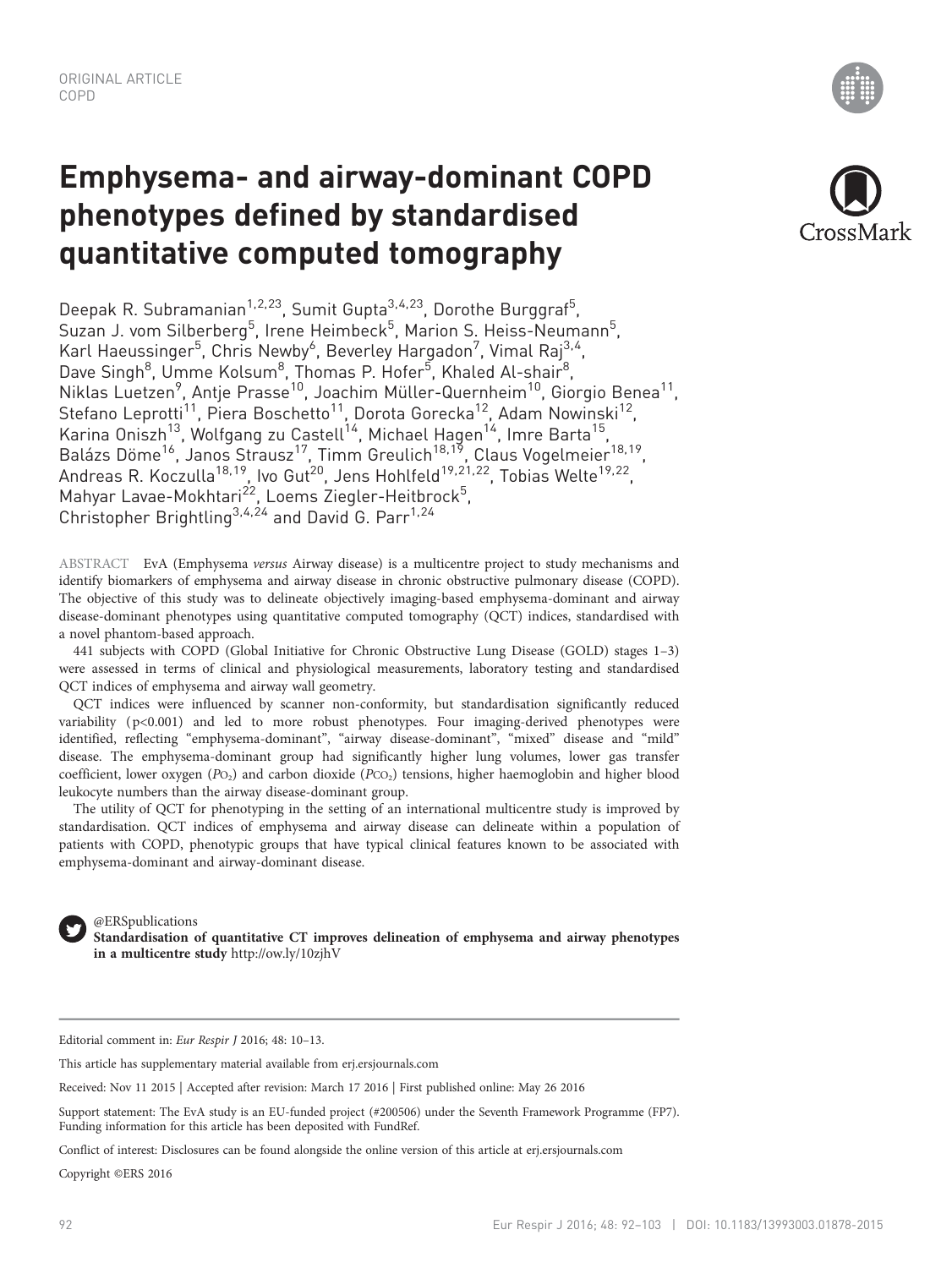Affiliations: <sup>1</sup>Dept of Respiratory Medicine, University Hospitals Coventry and Warwickshire NHS Trust, Coventry, UK. <sup>2</sup>Dept of Respiratory Medicine, Royal Derby Hospital, Derby, UK. <sup>3</sup>Dept of Infection, Immunity and Inflammation, Institute for Lung Health, University of Leicester, Leicester, UK. <sup>4</sup>Radiology Dept, Glenfield Hospital, University Hospitals of Leicester NHS Trust, Leicester, UK. <sup>5</sup> EvA Study Center, Helmholtz Zentrum Muenchen and Asklepios-Klinik, Gauting, Germany. <sup>6</sup>Institute for Lung Health, Dept of Infection, Immunity and Inflammation, University of Leicester, Leicester, UK. <sup>7</sup>National Institute for Health Research, Leicester Respiratory Biomedical Research Unit, Leicester Institute for Lung Health, University Hospitals of Leicester, Leicester, UK. <sup>8</sup>Centre for Respiratory Medicine and Allergy, The University of Manchester, Medicines<br>Evaluation Unit, University Hospital of South Manchester NHS Foundation Trust, Manchester, UK. <sup>9</sup>Dept of<br>Diagnostic Ra Medical Center, Freiburg, Germany. <sup>11</sup>Dept of Medical Sciences, University of Ferrara and Ferrara City Hospital, Ferrara, Italy. <sup>12</sup>2nd Dept of Respiratory Medicine, National Institute of Tuberculosis and Lung Diseases, Warsaw, Poland. <sup>13</sup>Department of Radiology and Diagnostic Imaging, National Institute of Tuberculosis and Lung Diseases, Warsaw, Poland. 14Scientific Computing Research Unit, Helmholtz Zentrum München, Munich, Germany. 15Dept of Pathophysiology, National Koranyi Institute for TB and Pulmonology, Budapest, Hungary. <sup>16</sup>Dept of Tumorbiology, National Koranyi Institute for TB and Pulmonology, Budapest, Hungary. 17Dept of Pneumology, National Koranyi Institute for TB and Pulmonology, Budapest, Hungary.<br>Hungary. <sup>17</sup>Dept of Pneumology, National Koranyi Institute for TB and Pulmonology, Budapest, Hungary.<br><sup>18</sup>Dept of Medici Philipps-University, Marburg, Germany. <sup>19</sup>Member of the German Center for Lung Research (DZL). <sup>20</sup>Centre Nacional d'Anàlisi Genòmica, Barcelona, Spain. 21Fraunhofer Institute for Toxicology and Experimental Medicine, Hannover, Germany. <sup>22</sup>Dept of Respiratory Medicine, Hannover Medical School, Hannover, Germany.<br><sup>23</sup>Both authors contributed equally. <sup>24</sup>Both authors contributed equally.

Correspondence: Loems Ziegler-Heitbrock, EvA Study Center, Helmholtz Zentrum Muenchen and Asklepios-Klinik, 82131 Gauting, Germany. E-mail: [Loems-EvA@gmx.de](mailto:Loems-EvA@gmx.de)

#### Introduction

Chronic obstructive pulmonary disease (COPD) is a heterogeneous condition characterised by persistent, incompletely reversible airflow obstruction as a consequence of emphysema, airway remodelling and obliteration. To better understand the pathogenetic mechanisms of COPD, the EvA (Emphysema versus Airway disease) study aims at defining emphysema- and airway disease-phenotypes of the disease [[1](#page-10-0)]. COPD is typically defined, diagnosed and staged using spirometric criteria [\[2, 3](#page-10-0)]. Whilst spirometry is convenient for use in routine clinical practice, it does not reliably differentiate the emphysema and airway disease components of COPD [\[4](#page-10-0)]. Quantitative computed tomography (QCT) imaging can objectively and non-invasively evaluate emphysema and airway morphology [[5](#page-10-0)], and is therefore a potentially valuable tool in phenotyping studies, but its role in multi-centre phenotyping studies has not been systematically evaluated.

The quantification of emphysema via determination of the lung density in computed tomography (CT) images dates back more than two decades [\[6](#page-10-0)] and is now accepted for use as an outcome measure in studies of emphysema-modifying therapy in patients with  $\alpha_1$ -antitrypsin deficiency [\[7\]](#page-10-0). CT technologies to assess the extent of airway disease have also been developed and airway wall morphometry is used as a measure of airway remodelling in asthma [\[8](#page-10-0)-[10\]](#page-10-0). NAKANO et al. [\[11\]](#page-11-0) reported that airway wall thickness correlates with airflow obstruction in patients with COPD, and that high percent wall area and low lung density can be mutually exclusive. We therefore hypothesised that QCT could accurately subdivide COPD patients into emphysema-dominant and airways disease-dominant cases [[11](#page-11-0)]. However, since EvA combines data from 10 clinical centres we sought to assess the impact of scanner differences [[12](#page-11-0)–[15](#page-11-0)] and to establish the potential utility of dedicated phantoms for QCT standardisation. Using this strategy we investigated whether standardised CT-defined patient subgroups have distinct clinical and laboratory features. Some of the results of these studies have been previously reported in the form of abstracts [\[16](#page-11-0)–[19\]](#page-11-0).

### Material and methods

The strategy and study design for the EvA study has been described previously [\[1\]](#page-10-0). In summary, EvA is a multicentre study across five European countries (Germany, UK, Italy, Hungary and Poland) that involves clinical examination, CT imaging and bronchoscopic sampling, in order to identify markers specific to emphysema and airway disease in COPD. The study was approved by the relevant ethics and review boards at the participating centres and all subjects provided written informed consent.

#### Clinical assessment

A diagnosis of COPD was based on a post-bronchodilator forced expiratory volume in 1 s (FEV1)/forced vital capacity (FVC) ratio <70%. Patients were excluded if they had very severe COPD (FEV1 <30% predicted or <1 L), bronchodilator reversibility greater than 400 mL, had smoked within the previous 12 months, or had a primary diagnosis of bronchiectasis, asthma or any other significant respiratory diseases [[1](#page-10-0)].

All subjects were assessed by clinical history, physical examination, pulmonary function testing, including plethysmography, 6-min walk distance (6MWD), quantification of dyspnoea using the modified Medical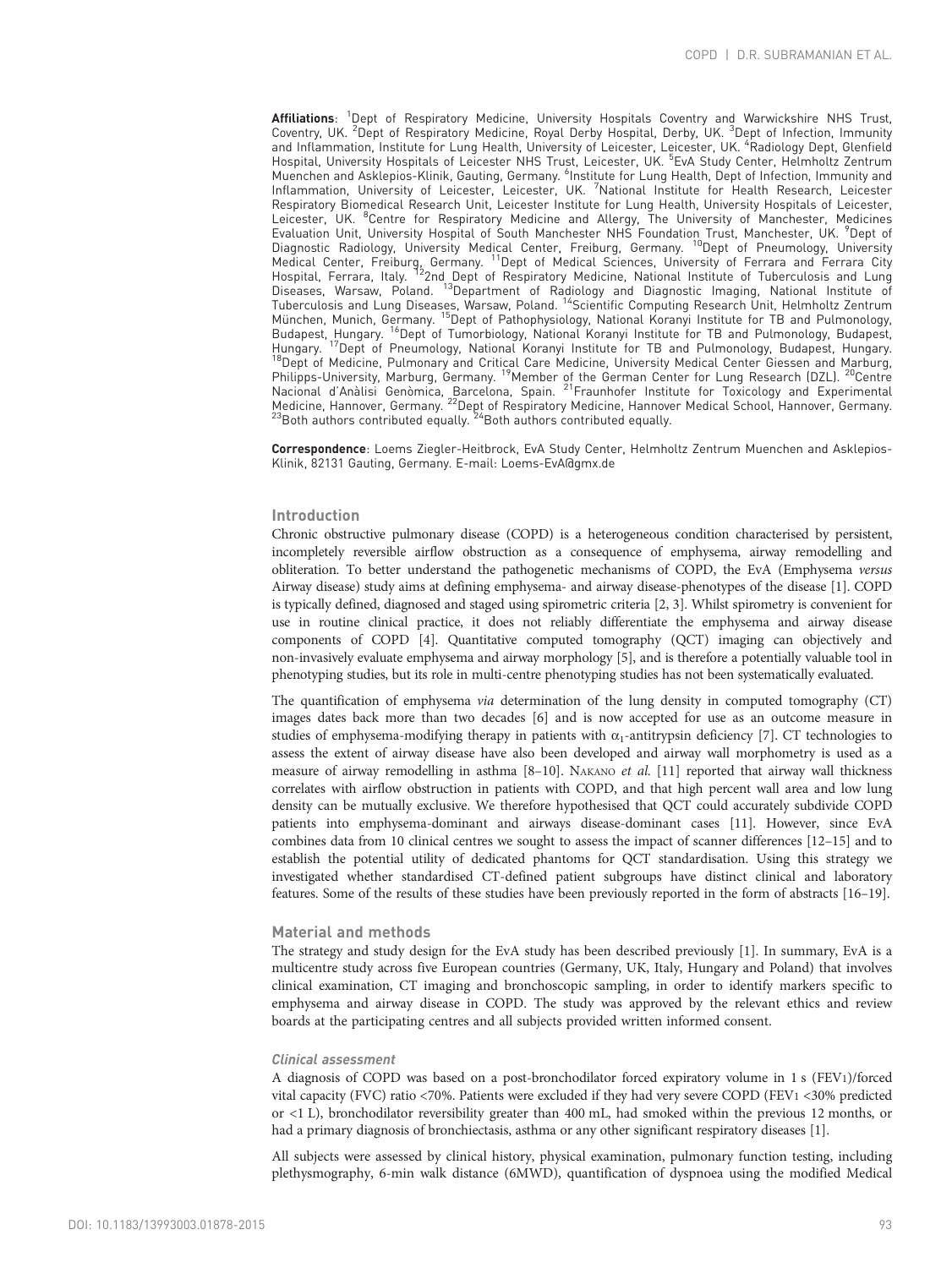Research Council (mMRC) scale [\[20](#page-11-0)] and CT. All subjects received their usual prescribed medication. Venous blood was taken for clinical chemistry including  $\alpha_1$ -antitrypsin and C-reactive protein. Plasma samples were frozen at −20°C and shipped on dry ice to the coordinator site (Munich, Germany) for storage at −80°C. Erythropoietin was determined in plasma samples using the e-biosciences ELISA (BMS2002CE).

#### CT scanning and image analysis

Detailed methods for CT acquisition and analysis are available in the online supplementary material. Patients were scanned in General Electric (Fairfield, CT, United States) or Siemens (Erlangen, Germany) CT scanners with a volumetric scan covering the whole lung for lung densitometry and a limited scan of the middle of the lung including the tracheal carina for airway morphometry of the right S1 segmental airway (table S1). Image analysis was performed using Pulmo CMS [\[21](#page-11-0)] and EmphylxJ [[22](#page-11-0)] software packages.

The 15th percentile (Perc15) point derived from the lung density histogram was used to assess emphysema severity and the % wall area (%WA) for the right S1 segmental bronchus was used to assess airway disease. The latter may be used as a surrogate parameter for small airway disease since it has been shown that the measures of airway wall dimensions in CT predicted the dimensions of smaller airways as determined in histology [[23](#page-11-0)]. Still, this study does not directly measure the dimensions of small airways nor does it compare inspiratory and expiratory scans to determine gas trapping, which is considered an indirect measure of small airway disease. For standardisation of emphysema and airway CT indices, dedicated emphysema and airway phantoms were scanned in all centres and indices were derived to generate centre-specific regression equations using a method validated in a preclinical phantom studies (figures S1 and S2 and table S2 and S3).

## **Statistics**

COPD cases were classified into four groups using the upper 95th percentile value of the Perc15 and % WA for the normal control subjects. The four groups were termed: "emphysema dominant" (Ea), "airway disease dominant" (eA), "mixed" pathology (EA) and "mild" disease (ea). Extreme E and A phenotypes were identified by giving rank order numbers to each subject based on the product of the ranks given to Perc15 and %WA in these two groups and classifying the subjects as extreme phenotypes if they were in the half with the highest rank. Statistical analysis used the non-parametric Wilcoxon–Mann–Whitney test, Kruskal–Wallis, Chi-squared and linear, partial and multiple linear regression analyses in the R-environment. Non-parametric correlations were analysed using Spearman's test. A p-value <0.05 was considered significant after Bonferroni–Holm correction was applied.

## Results

#### **Patients**

We recruited 534 patients with COPD and 280 controls at 10 clinical centres. CT scans of the chest were obtained from all cases and 56 controls. Quantitative indices could not be obtained in 93 patients (for the list of reasons see table S4). There were no differences in clinical parameters between those cases with or without an assessable CT or between scanner manufacturers except for a lower gas transfer in patients studied on General Electric scanners (table S5). The clinical characteristics of cases and controls are as shown [table 1](#page-3-0).

## Standardisation of QCT indices

Differences in unstandardised Perc15 and %WA were associated with differences in scanner manufacturer and model (see [figure 1a](#page-4-0) and [b](#page-4-0)). The preclinical densitometry and airway morphometry phantom studies demonstrated that standardisation reduced variability by 84% (p<0.001) (mean±sp difference of 26.2±13.4 HU in unstandardised densitometry data versus 4.1±2.3 HU in standardised data) (table S2 and figure S3). A mean±sp difference of 2.9±1.9 was observed in unstandardised %WA of the phantom tubes across all EvA centres. Standardisation reduced the mean difference to 0.6±0.5, representing an error reduction of 79% ( $p=0.002$ ) (table S3 and figure S4). The mean±sp %WA of the phantom tubes were significantly lower on the Siemens-derived imaging compared to the General Electric-derived imaging (62.0±11.6% versus 66.4±12.0%; p=0.007).

There was a correlation between unstandardised Perc15 and %WA (r=0.34, p<0.001; [figure 2a](#page-5-0)), which was reduced by adjusting lung density for lung volume (r=0.27, p<0.001; [figure 2b](#page-5-0)) and further reduced following phantom standardisation ( $r=0.11$ ,  $p=0.17$ ; [figure 2c\)](#page-5-0).

#### Comparison of CT-defined phenotypes

QCT data from the 56 control subjects showed that the upper 95th percentile values for Perc15 was −925.6 HU and for WA was 69.3%. The COPD cases were subsequently classified into the four pre-specified groups; "emphysema-dominant" (Ea) (n=124), "airway disease-dominant" (eA) (n=79),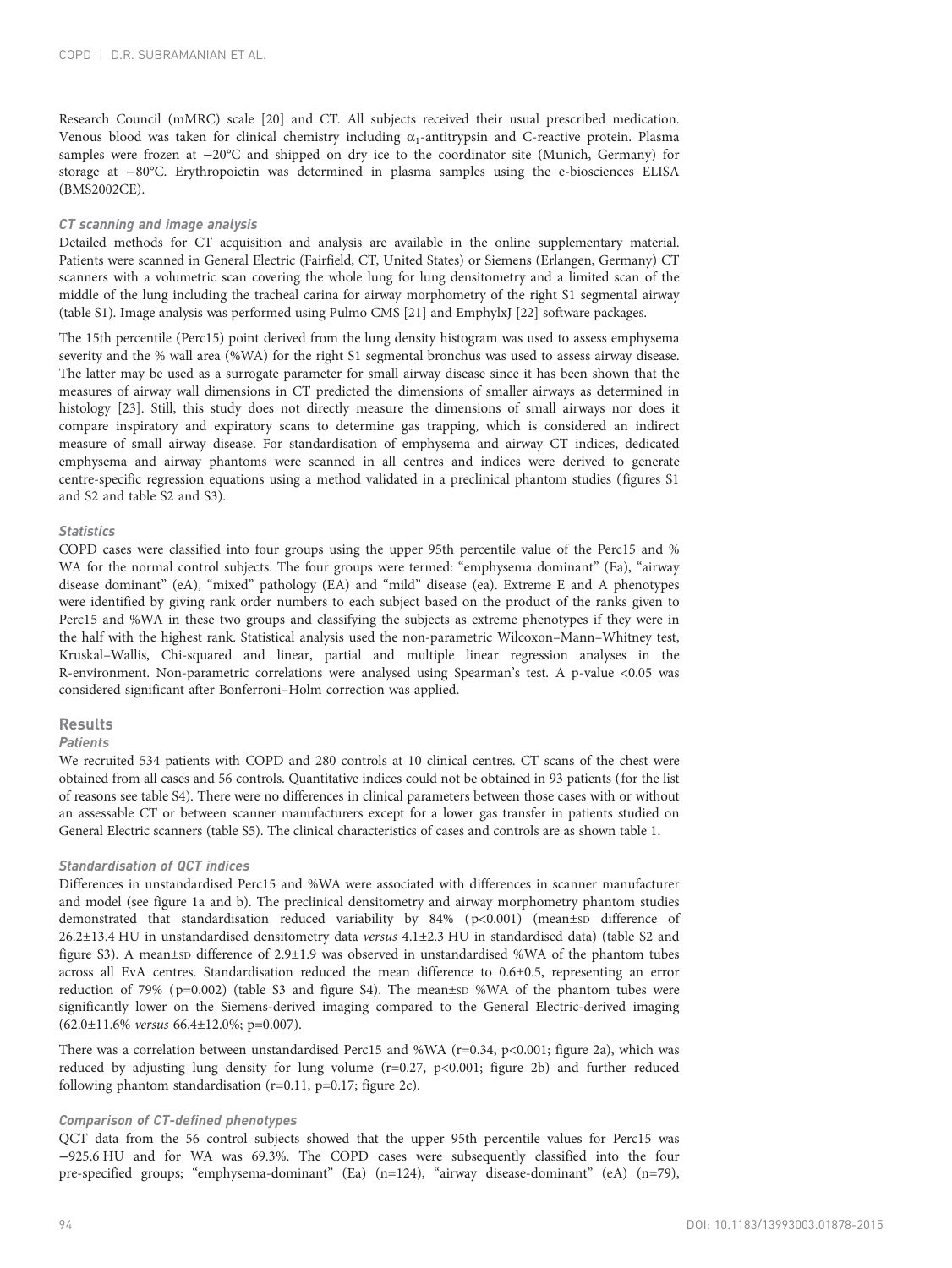|                                                   | <b>Controls</b>      | Cases           | p value              |
|---------------------------------------------------|----------------------|-----------------|----------------------|
| <b>Subjects</b>                                   | 280                  | 441             |                      |
| Age years                                         | 59 (15)              | 65 (9)          | $0.001$ <sup>#</sup> |
| Sex male %                                        | 64                   | 68              | 0.23                 |
| <b>Smoking history pack-years</b>                 | 22 (19) <sup>+</sup> | 41 (18)         | $0.001$ <sup>#</sup> |
| BMI $kg·m-2$                                      | 27.9 (5.7)           | 27.8(6.1)       | 0.57                 |
| <b>BODE</b> index                                 | 0                    | 1(2)            | $0.001$ <sup>#</sup> |
| <b>FEV1/FVC LLN %</b>                             | 0                    | 78              | $0.001$ <sup>#</sup> |
| 6MWD m                                            | 545 (136)            | 468 [124]       | $0.001$ <sup>#</sup> |
| Dyspnoea score                                    | 0(0)                 | 1(1)            | $0.001$ <sup>#</sup> |
| <b>Spirometry</b>                                 |                      |                 |                      |
| FEV <sub>1</sub> L                                | $3.2$ $(1.0)$        | $1.9$ $(0.8)$   | $0.001$ <sup>#</sup> |
| FEV <sub>1</sub> % predicted                      | 109 (19)             | 71 (27)         | $0.001$ <sup>#</sup> |
| FEV1/FVC %                                        | 78.8 (6.6)           | 56.8 (15.8)     | $0.001$ <sup>#</sup> |
| Bronchodilator reversibility L                    | $0.11$ $(0.16)$      | 0.13(0.17)      | $0.001$ <sup>#</sup> |
| Lung mechanics                                    |                      |                 |                      |
| $R$ aw k $Pa·s·L^{-1}$                            | 0.18(0.11)           | 0.3(0.21)       | $0.001$ <sup>#</sup> |
| $s$ Raw kPa $\cdot$ s                             | 0.7(0.38)            | 1.4(1.1)        | $0.001$ <sup>#</sup> |
| $R$ in kPa·s·L <sup>-1</sup>                      | 0.15(0.09)           | 0.23(0.14)      | $0.001$ <sup>#</sup> |
| $R$ ex kPa·s·L <sup>-1</sup>                      | 0.2(0.14)            | 0.36(0.32)      | $0.001$ <sup>#</sup> |
| Lung volumes                                      |                      |                 |                      |
| TLC L                                             | 6.5(1.8)             | 7.1(2.0)        | $0.001$ <sup>#</sup> |
| TLC % predicted                                   | 107 (19)             | 115 (24)        | $0.001$ <sup>#</sup> |
| RV L                                              | 2.4(0.8)             | 3.4(1.3)        | $0.001$ <sup>#</sup> |
| RV % predicted                                    | 106 (30)             | 150(55)         | $0.001$ <sup>#</sup> |
| RV/TLC % predicted                                | 0.95                 | 1.23            | $0.001$ <sup>#</sup> |
| Gas exchange                                      |                      |                 |                      |
| $P_0$ <sub>2</sub> mmHg                           | 78.8 (12.05)         | 70.9 (10.4)     | $0.001$ <sup>#</sup> |
| $P_{C_2}$ mmHq                                    | 38.49±3.67           | $38.0 \pm 3.7$  | 0.087                |
| $PA-a02$ mmHq                                     | 22.88 (13.0)         | $31.1$ $(12.3)$ | $0.001$ <sup>#</sup> |
| TLCO/VA % predicted                               | 100(21)              | 79 (33)         | $0.001$ <sup>#</sup> |
| <b>Blood parameters</b>                           |                      |                 |                      |
| Leukocytes $10^9$ cells $\cdot L^{-1}$            | $6.3$ $(2.0)$        | 7.1(2.4)        | $0.001$ <sup>#</sup> |
| Lymphocytes $10^9$ cells $\cdot L^{-1}$           | 1.8(0.7)             | 1.9(0.8)        | 0.47                 |
| Neutrophils 10 <sup>9</sup> cells-L <sup>-1</sup> | 3.8(1.7)             | 4.3(2.0)        | $0.001$ <sup>#</sup> |
| Eosinophils $10^9$ cells $-L^{-1}$                | $0.12$ $(0.12)$      | $0.16$ $(0.16)$ | $0.001$ <sup>#</sup> |
| Haemoglobin $mg \cdot dL^{-1}$                    | $14.3 \pm 1.2$       | $14.5 \pm 1.2$  | $0.001$ <sup>#</sup> |
| Haematocrit %                                     | 42 (4)               | 43 (5)          | $0.001$ <sup>#</sup> |
| Erythropoetin mIU·mL <sup>-1</sup>                | 8.8(6.5)             | 11.5(8.4)       | $0.001$ <sup>#</sup> |
| $lgE$ kU $\cdot L^{-1}$                           | 33 (75)              | 11 (8)          | $0.001$ <sup>#</sup> |
| $CRP$ mg·d $L^{-1}$                               | 0.3(0.4)             | 0.4(0.3)        | $0.001$ <sup>#</sup> |
| AAT $mg \cdot dL^{-1}$                            | 123 (21)             | 130 (30)        | $0.001$ <sup>#</sup> |
| <b>CT</b> parameters                              |                      |                 |                      |
| WA/BSA $mm^2\cdot m^{-2}$                         | 15.6 (7.2)           | 15.4(6.3)       | 0.94                 |
| LA/BSA mm <sup>2</sup> $\cdot$ m <sup>-2</sup>    | 7.9(3.7)             | 7.9(5.5)        | 0.81                 |
| <b>WA %</b>                                       | 61.2 (10.8)          | 64.0 (9.7)      | $0.001$ <sup>#</sup> |
| Lung density Perc15 HU                            | $-907(17.4)$         | $-919(26)$      | $0.001$ <sup>#</sup> |
| Emphysema distribution                            | $-1.7$ (20.2)        | $-3.3$ (30.2)   | 0.48                 |

<span id="page-3-0"></span>TABLE 1 Clinical characterics of cases and controls

Data are presented as median (interquartile range) or mean±sD, unless otherwise stated. BMI: body mass index; BODE: body-mass index, airflow obstruction, dyspnoea, exercise; FEV1: forced expiratory volume in 1 s; FVC: forced vital capacity; LLN: lower limit of normal; 6MWD: 6-min walk distance; Raw: airway resistance; sRaw: specific airway resistance; Rin: inspiratory resistance; Rex: expiratory resistance; RV: residual volume; TLC: total lung capacity; Po<sub>2</sub>: oxygen tension; Pco<sub>2</sub>: carbon dioxide tension; PA-aO<sub>2</sub>: alveolar-arterial oxygen tension differential; TLCO: transfer capacity of the lung for carbon monoxide; VA: alveolar volume; Ig: immunoglobulin; CRP: C-reactive protein; AAT: α1-antitrypsin; CT: computed tomography; WA/BSA: airway wall area corrected for body surface area; LA/BSA: lumen area corrected for body surface area; WA: airway wall area; Perc15: 15th percentile point. <sup>#</sup>: significant after correction for multiple testing; <sup>+</sup>: 47 out of 280 were never-smokers.

"mixed" pathology (EA) (n=34) and "mild" disease (ea) (n=204) [\(figure 3a](#page-5-0)). There was no difference for age, sex and smoking history among the four phenotypes ([table 2](#page-6-0)). When comparing the E-dominant versus A-dominant cases in that table then the E-dominant cases (Ea) had, for instance, a lower body mass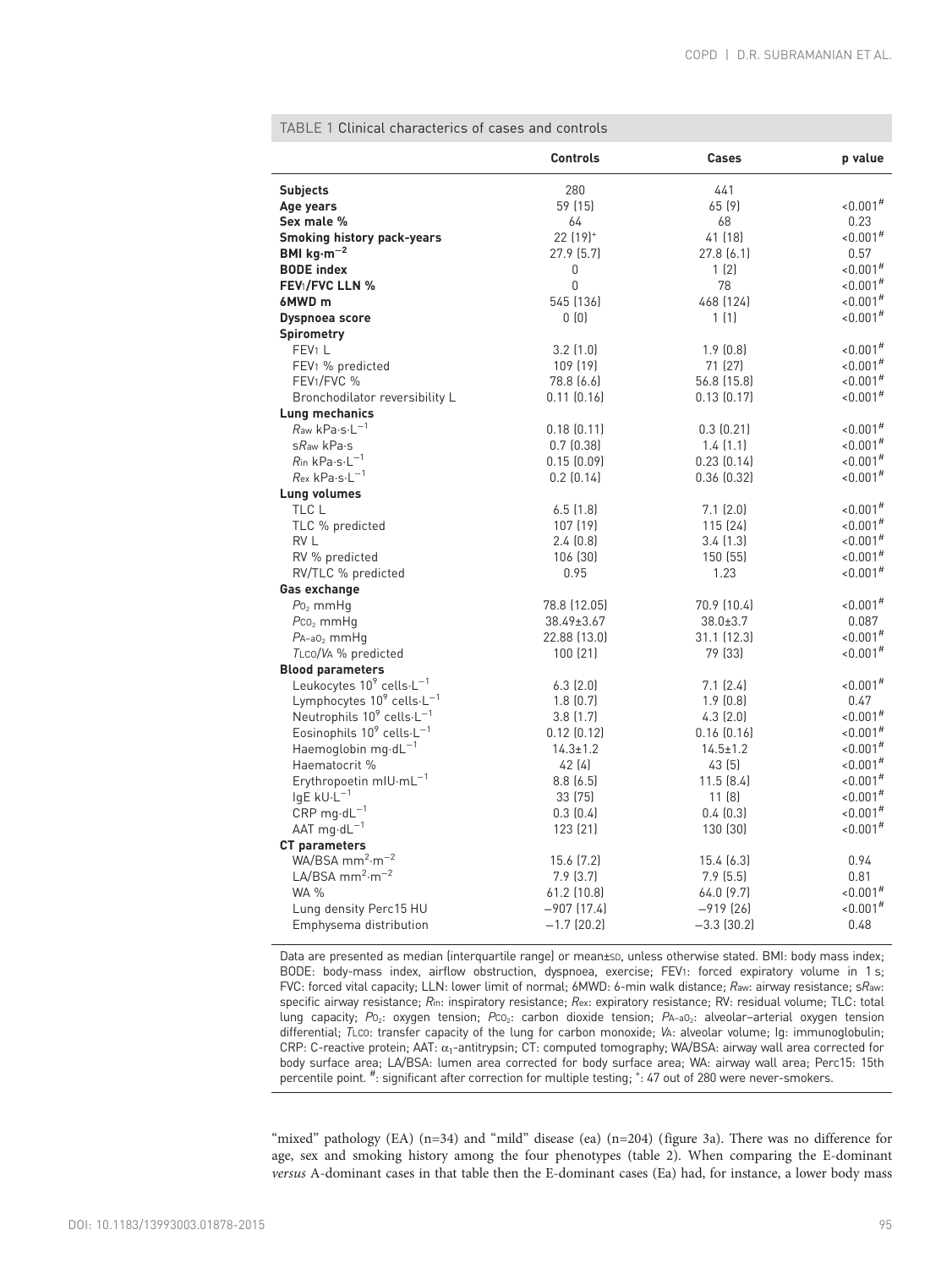<span id="page-4-0"></span>

FIGURE 1 Bland-Altman plots for unstandardised versus standardised 15th percentile point (Perc15) and wall area (WA). a) Bland-Altman plot comparing unstandardised Perc15 (corrected for blood and air with Pulmo CMS software) with Perc15 standardised against the densitometry reference scanner (prior to volume correction). b) Bland-Altman plot comparing unstandardised WA (%) against WA (%) standardised against the airway reference scanner. n=441.

index (BMI) of 25.9 kg·m−<sup>2</sup> than the A-dominant cases (eA) with a BMI of 30.1 kg·m−<sup>2</sup> . In the last column, "1" indicates that in a pairwise comparison this Ea *versus* eA difference is significant and  $\mathbb{I}$  indicates that it is also significant after correction for multiple testing. The table furthermore shows that the E-dominant cases had more obstructive spirometry, increased lung volumes, reduced gas transfer, higher haemoglobin, lower P<sub>O<sub>2</sub></sub> and P<sub>CO<sub>2</sub></sub> and more were prescribed long-acting muscarinic antagonists. The group with mixed pathology had upper lobe predominant emphysema but no clear distinguishing features when compared to the "emphysema-dominant" and "airway disease-dominant" groups. Patients with mild disease had better spirometric measures than the other phenotypes. The proportion of subjects in each CT-phenotype was significantly different between centres (table S6) and scanner type (table S7) (p<0.001).

# Analysis of the extreme CT-defined phenotypes

The distribution of the Perc15 versus %WA for the COPD cases and controls are as shown in [figure 3a](#page-5-0) with the extreme emphysema-dominant (Eex) and extreme airway disease-dominant (Aex) shown in [figure 3b](#page-5-0). Comparison between the extreme emphysema-dominant (Eex) (n=62) and extreme airways-disease dominant (Aex) (n=40) groups demonstrated that the pattern of several clinical and laboratory characteristics were more pronounced with a greater difference in lung function parameters, blood gases, haemoglobin and leukocytes (table S8).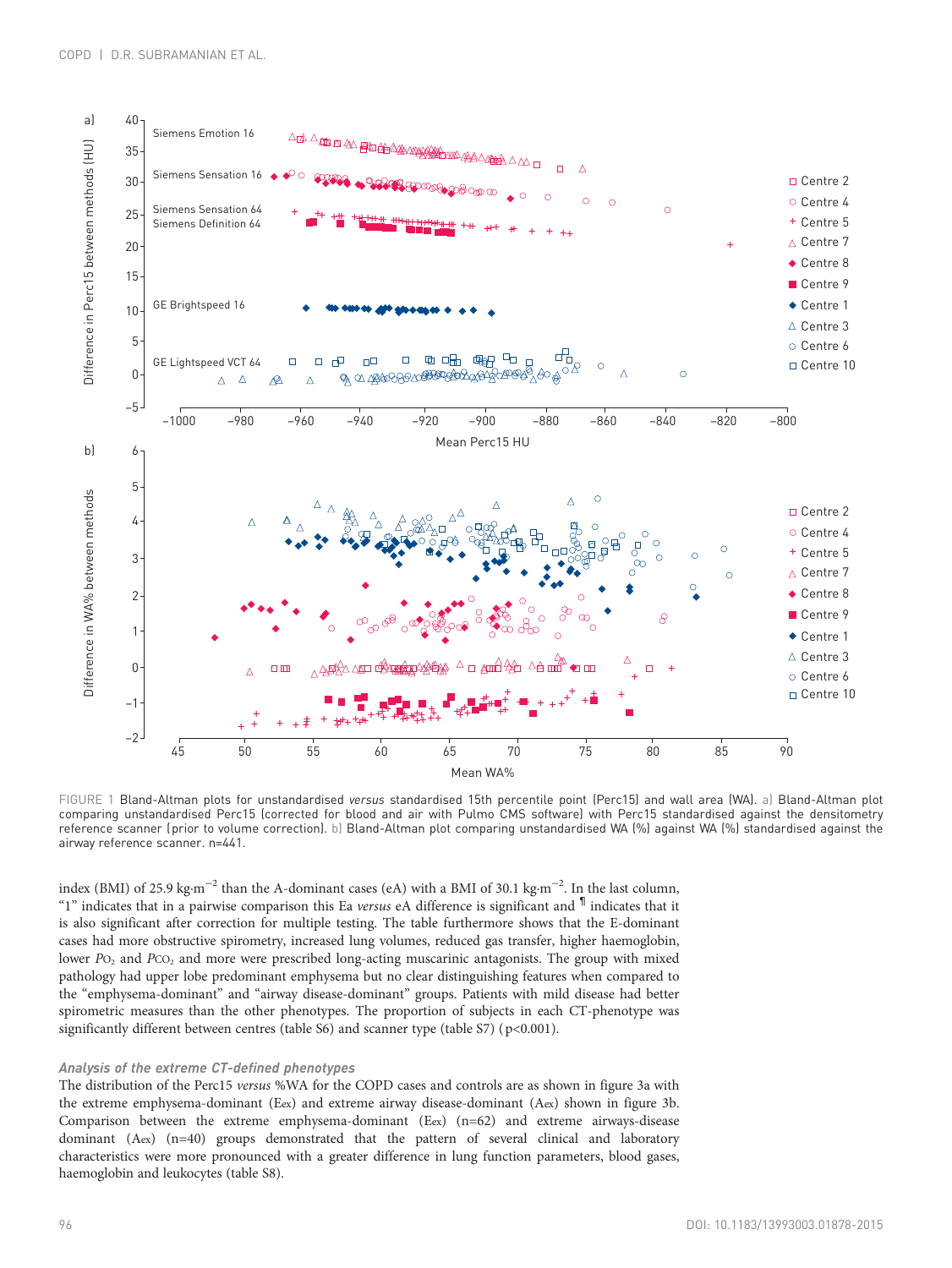<span id="page-5-0"></span>

FIGURE 2 Impact of volume and phantom correction on patterns of wall area versus lung density in the Emphysema versus Airway disease chronic obstructive pulmonary disease cases. a) without correction, b), with correction of lung density for volume, c) following phantom-derived standardisation methodology and volume correction. n=441. Spearman's Rho is 0.336, 0.271 and 0.113 for a, b, and c, respectively.

#### Correlation and multiple linear regression analyses

Univariate analyses were undertaken between the clinical, physiological and laboratory indices and both Perc15 and %WA ([table 3\)](#page-7-0). Lung density was positively correlated with FEV1% predicted, BMI,  $P_{\text{O}_2}$ ,  $P_{\text{CO}_2}$ , and gas transfer factor, and negatively with lung volumes, haemoglobin and total leukocyte counts. Partial correlation of lung density adjusting for %WA revealed that the associations with these parameters were independent of %WA ([table 3](#page-7-0)). %WA was positively correlated with BMI,  $P_{\text{O}_2}$ ,  $P_{\text{CO}_2}$  and negatively correlated with lung volumes and there was an association with small airways resistance parameters. Partial correlation of %WA adjusting for lung density demonstrated that the association of %WA with Po<sub>2</sub> and PCO<sub>2</sub> was independent of lung density. The correlation between %WA and small airways resistance (Raw) was more pronounced following adjustment for lung density with a p-value of 2.1×10<sup>-8</sup> before and of 1×10−<sup>9</sup> after adjustment. Multiple linear regression analysis revealed that BMI, FEV1, total lung capacity



FIGURE 3 Definition of emphysema-dominant, airway disease dominant and extreme phenotypes based on computed tomography (CT). a) wall area (WA) and lung density in the Emphysema versus Airway disease (EvA) chronic obstructive pulmonary disease (COPD) cases (n=441, filled circles) and controls (n=56, open circles) are given in this wall area versus lung density plot. The upper limit of normal (ULN) for wall area (69.3%) and lower limit of normal (LLN) for emphysema (−925.6 HU) are given as vertical and horizontal dotted lines, respectively. b) wall area and lung density in the EvA COPD cases: extreme phenotypes. Rank orders were determined in that all WA% values in the upper left quadrant were given rank numbers, with highest wall area ranked as 1. Also all 15th percentile (Perc15) values in the upper left quadrant were given a rank number, with the highest lung density ranked as 1. The two rank numbers for each individual were multiplied and individuals were ordered according to the product size. Individuals in the upper half of this rank product list were classified as extreme emphysema dominant (Eex). For extreme airway disease dominant (Aex) in the lower right corner, the procedure was applied accordingly. Cases with this extreme CT-phenotype are indicated by coloured dots on the background of the grey dots for the remainder of patients. E-extreme in the upper left (n=62) and A-extreme in the lower right (n=40). The ULN for wall area (69.3%) and LLN for emphysema (-925.6 HU) are given as vertical and horizontal dotted lines, respectively.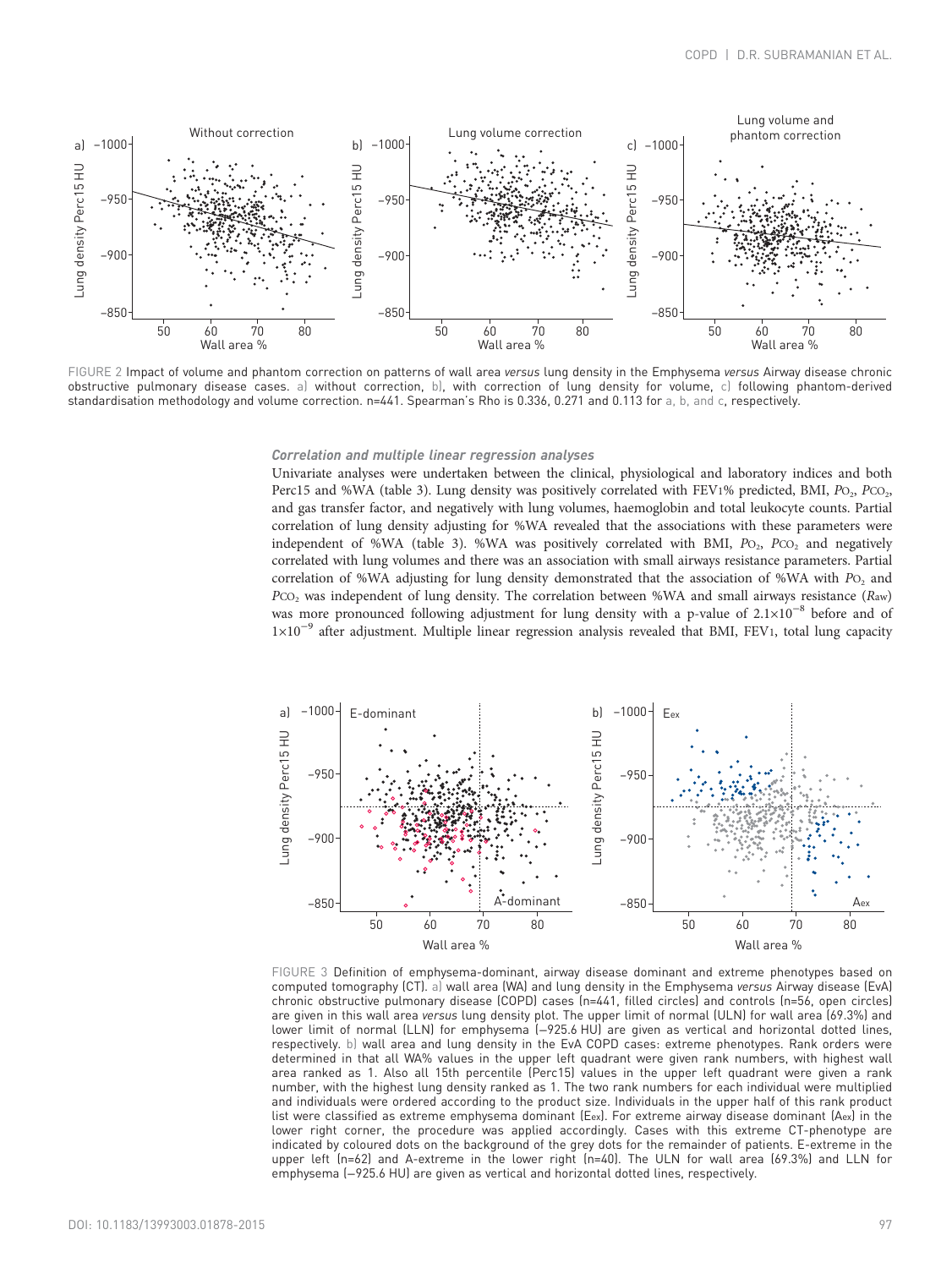# <span id="page-6-0"></span>TABLE 2 Characteristics of the CT-derived phenotypes

|                                                   | <b>E-dominant (Ea)</b> | A-dominant (eA) | Mixed (EA)     | Mild (ea)      | p-value                 | Pairwise comparisons p<0.05 <sup>#</sup>      |
|---------------------------------------------------|------------------------|-----------------|----------------|----------------|-------------------------|-----------------------------------------------|
| <b>Subjects</b>                                   | 124                    | 79              | 34             | 204            |                         |                                               |
| Age years                                         | 66 [8]                 | 66 [9]          | 65 (7)         | 65 (10)        | 0.72                    |                                               |
| Sex male %                                        | 68                     | 68              | 65             | 69             | 0.96                    |                                               |
| <b>Smoking history pack-years</b>                 | 41 (18)                | 42 (19)         | 40 (17)        | 42 (18)        | 0.99                    |                                               |
| BMI $kg \cdot m^{-2}$                             | 25.9(5.6)              | 30.1(6.9)       | 27.8(5.4)      | 28.2 (5.7)     | $0.001$ <sup>1</sup>    | $19$ , 2, $39$                                |
| <b>BODE</b> index                                 | 2(2)                   | 1(2)            | 1(2)           | 1(2)           | < 0.001                 | $3^{\frac{1}{1}}$                             |
| FEV1/FVC LLN %                                    | 97                     | 70              | 91             | 68             | $~10.001$ <sup>11</sup> | $11, 31, 61$                                  |
| 6MWD m                                            | 452 (105)              | 439 (147)       | 475 (104)      | 483 (133)      | 0.01                    | 5                                             |
| Dyspnoea score                                    | 1.0(1.0)               | 1.0(1.8)        | 1.0(1.0)       | 1.0(1.0)       | 0.32                    |                                               |
| <b>Spirometry</b>                                 |                        |                 |                |                |                         |                                               |
| FEV <sub>1</sub> L                                | 1.67(0.62)             | 1.88(0.77)      | 1.71(0.99)     | 2.11(0.83)     | $~10.001$ <sup>11</sup> | $1.3$ <sup>1</sup> .5.6 <sup>1</sup>          |
| FEV <sub>1</sub> % predicted                      | 64 (22)                | 68 (21)         | 67 (30)        | 76 (28)        | $0.001$ <sup>1</sup>    | $1,3^{11},5,6$                                |
| FEV1/FVC %                                        | 50 (16)                | 59 (14)         | 49 (18)        | 62 (13)        | $< 0.001$ <sup>1</sup>  | $19, 39, 49, 69$                              |
| Bronchodilator reversibility L                    | $0.12$ $(0.15)$        | 0.17(0.17)      | 0.13(0.14)     | 0.13(0.18)     | 0.33                    |                                               |
| Lung mechanics                                    |                        |                 |                |                |                         |                                               |
| $Raw$ kPa $\cdot$ s $\cdot$ L <sup>-1</sup>       | 0.33(0.22)             | 0.35(0.26)      | 0.39(0.25)     | 0.26(0.19)     | $0.001$ <sup>1</sup>    | $3^{1,5^{1},6^{1}}$                           |
| sRaw kPa.s                                        | 1.61(1.25)             | 1.43(1.26)      | 1.88(1.67)     | 1.13(0.82)     | $< 0.001$ <sup>1</sup>  | $3^{\frac{9}{1}}$ , 4, 5, 6 $^{\frac{9}{1}}$  |
| $R$ in kPa·s·L <sup>-1</sup>                      | 0.25(0.13)             | 0.27(0.13)      | 0.26(0.11)     | 0.20(0.14)     | $< 0.001$ <sup>1</sup>  | $3^{1,5^{1},6^{1}}$                           |
| $R$ ex kPa·s·L <sup>-1</sup>                      | $0.41$ $(0.36)$        | 0.44(0.46)      | 0.47(0.54)     | 0.29(0.29)     | $< 0.001$ <sup>1</sup>  | $3^{1,5^{1},6^{1}}$                           |
| Lung volumes                                      |                        |                 |                |                |                         |                                               |
| TLC L                                             | 7.9(2.3)               | $6.2$ $(1.5)$   | 7.6 (1.4)      | 6.8(1.6)       | $0.001$ <sup>1</sup>    | $11$ , $31$ , $41$ , $61$                     |
| TLC % predicted                                   | 128 (20)               | 107 (21)        | 126 (18)       | 110 (19)       | $< 0.001$ <sup>1</sup>  | $11$ , $31$ , $41$ , $61$                     |
| RV L                                              | 4.1(1.3)               | 3.2(1.0)        | $4.0$ $(1.5)$  | 3.1(1.1)       | $~10.001$ <sup>11</sup> | $11$ , $31$ , $41$ , $61$                     |
| RV % predicted                                    | 178 (58)               | 140 (38)        | 177 (60)       | 136 (49)       | $0.001$ <sup>1</sup>    | $11314161$                                    |
| RV/TLC % predicted                                | 1.31(0.31)             | 1.25(0.30)      | 1.34(0.29)     | 1.15(0.30)     | $< 0.001$ <sup>1</sup>  | $1,3^{11},5,6$                                |
| Gas exchange                                      |                        |                 |                |                |                         |                                               |
| $P_0$ <sub>2</sub> mmHq                           | 68 (10)                | 73 (10)         | 74 (9)         | 71 (11)        | < 0.001                 | $11$ , 2, 3, 5,                               |
| $P_{C0_2}$ mmHq                                   | $37\pm4$               | $40\pm3$        | $38\pm3$       | $38\pm4$       | $0.001$ <sup>1</sup>    | $11$ , 3, 5,                                  |
| $PA-a02$ mmHq                                     | 35 (13)                | 28 (11)         | 30 (11)        | 31 (12)        | $0.001$ <sup>1</sup>    | $19$ , $2,39$ , $59$ ,                        |
| TLCO/VA % predicted                               | 66 (21)                | 89 (31)         | 66 (30)        | 85 (35)        | $0.001$ <sup>1</sup>    | $11$ , $31$ , $41$ , $61$                     |
| <b>Blood parameters</b>                           |                        |                 |                |                |                         |                                               |
| Leukocytes $10^9$ cells $\cdot L^{-1}$            | 7.5(2.7)               | 6.8(2.0)        | 7.2(2.2)       | $6.8$ $(2.3)$  | 0.02                    | 1,3                                           |
| Lymphocytes $10^9$ cells $\cdot L^{-1}$           | 1.9(0.7)               | 2.0(0.7)        | 1.8(0.7)       | 1.8(0.9)       | 0.52                    |                                               |
| Neutrophils 10 <sup>9</sup> cells-L <sup>-1</sup> | 4.7(2.6)               | 4.0(1.9)        | 4.4(1.6)       | 4.3(1.9)       | 0.02                    | 1,3                                           |
| Eosinophils 10 <sup>9</sup> cells-L <sup>-1</sup> | 0.15(0.15)             | 0.15(0.19)      | 0.16(0.12)     | 0.16(0.17)     | 0.85                    |                                               |
| Haemoglobin mg $\cdot$ d $L^{-1}$                 | $14.8 \pm 1.2$         | $14.1 \pm 1.4$  | $15.0 \pm 1.2$ | $14.5 \pm 1.3$ | $10.001$ <sup>1</sup>   | 1 <sup>9</sup> , 3, 4 <sup>9</sup> , 5, 6     |
| Haematocrit %                                     | 44 (4)                 | 42(4)           | 45(5)          | 43 [5]         | $0.001$ <sup>1</sup>    | $1^{\frac{9}{1}}$ , 3, 4 $^{\frac{9}{1}}$ , 6 |
| Erythropoetin mIU·mL <sup>-1</sup>                | 11.6 (10.4)            | 11.5(4.8)       | not done       | 6.4(9.2)       | 0.65                    |                                               |
| $lgE$ kU $\cdot L^{-1}$                           | 37 (69)                | 42 (128)        | 51 (158)       | 54 (114)       | 0.13                    | 3                                             |
| $CRP$ mg·d $L^{-1}$                               | 0.4(0.4)               | 0.4(0.3)        | 0.4(0.3)       | 0.5(0.4)       | 0.09                    | 6                                             |
| AAT $mq \cdot dL^{-1}$                            | 132 (32)               | 130 (29)        | 128(20)        | 130 (27)       | 0.67                    |                                               |
| CT parameters                                     |                        |                 |                |                |                         |                                               |
| $WA/BSA$ mm <sup>2</sup> ·m <sup>-2</sup>         | 17.3(7.1)              | 14.3(5.0)       | 14.0(6.0)      | 15.1(5.4)      | $0.001$ <sup>1</sup>    | $11$ , 2, 3,                                  |
| LA/BSA $mm^2\cdot m^{-2}$                         | 9.9 (5.9)              | 4.9(2.8)        | 4.2 (1.95)     | 9.0(4.4)       | $< 0.001$ <sup>11</sup> | $11$ , $21$ , $51$ , $61$                     |
| <b>WA %</b>                                       | $61.7$ $(8.5)$         | 73.5(3.7)       | 72.6(4.0)      | $62.1$ $(5.6)$ | $~10.001$ <sup>11</sup> | $11$ , $21$ , $51$ , $61$                     |
| Lung density Perc15 HU                            | $-937(13)$             | $-908(22)$      | $-934(18)$     | $-911(18)$     | $< 0.001$ <sup>1</sup>  | $11$ , $31$ , $41$ , $61$                     |
| Emphysema distribution                            | 3.0(28)                | $-4.9$ (28)     | 10.2 (74)      | $-5.8$ (24.1)  | < 0.001                 | 1,3,4                                         |

Data are presented as median (interquartile range) or mean±sp, unless otherwise stated. BMI: body mass index; BODE: body-mass index, airflow obstruction, dyspnoea, exercise; FEV1: forced expiratory volume in 1 s; FVC: forced vital capacity; LLN: lower limit of normal; 6MWD: 6-min walk distance; Raw: airway resistance; sRaw: specific airway resistance; Rin: inspiratory resistance; Rex: expiratory resistance; RV: residual volume; TLC: total lung capacity; Po<sub>2</sub>: oxygen tension; Pco<sub>2</sub>: carbon dioxide tension; PA-ao<sub>2</sub>: alveolar-arterial oxygen tension differential; TLCO: transfer capacity of the lung for carbon monoxide; VA: alveolar volume; Ig: immunoglobulin; CRP: C-reactive protein; AAT: α1-antitrypsin; CT: computed tomography; WA/BSA: airway wall area corrected for body surface area; LA/BSA: lumen area corrected for body surface area; WA: airway wall area; Perc15: 15th percentile point. #:1: Ea versus eA; 2: Ea versus EA; 3: Ea versus ea; 4: eA versus EA; 5: eA versus ea; 6: EA versus ea.<br>』 cignificant after cerrection for multiple tection  $\mathbb{I}$ : significant after correction for multiple testing.

(TLC), and transfer capacity of the lung for carbon monoxide (TLCO)/alveolar volume (VA) % predicted and Hb were strongly associated with lung density, while %WA was associated with BMI, 6MWD, PO2 and  $PCO<sub>2</sub>$  ([table 4\)](#page-8-0).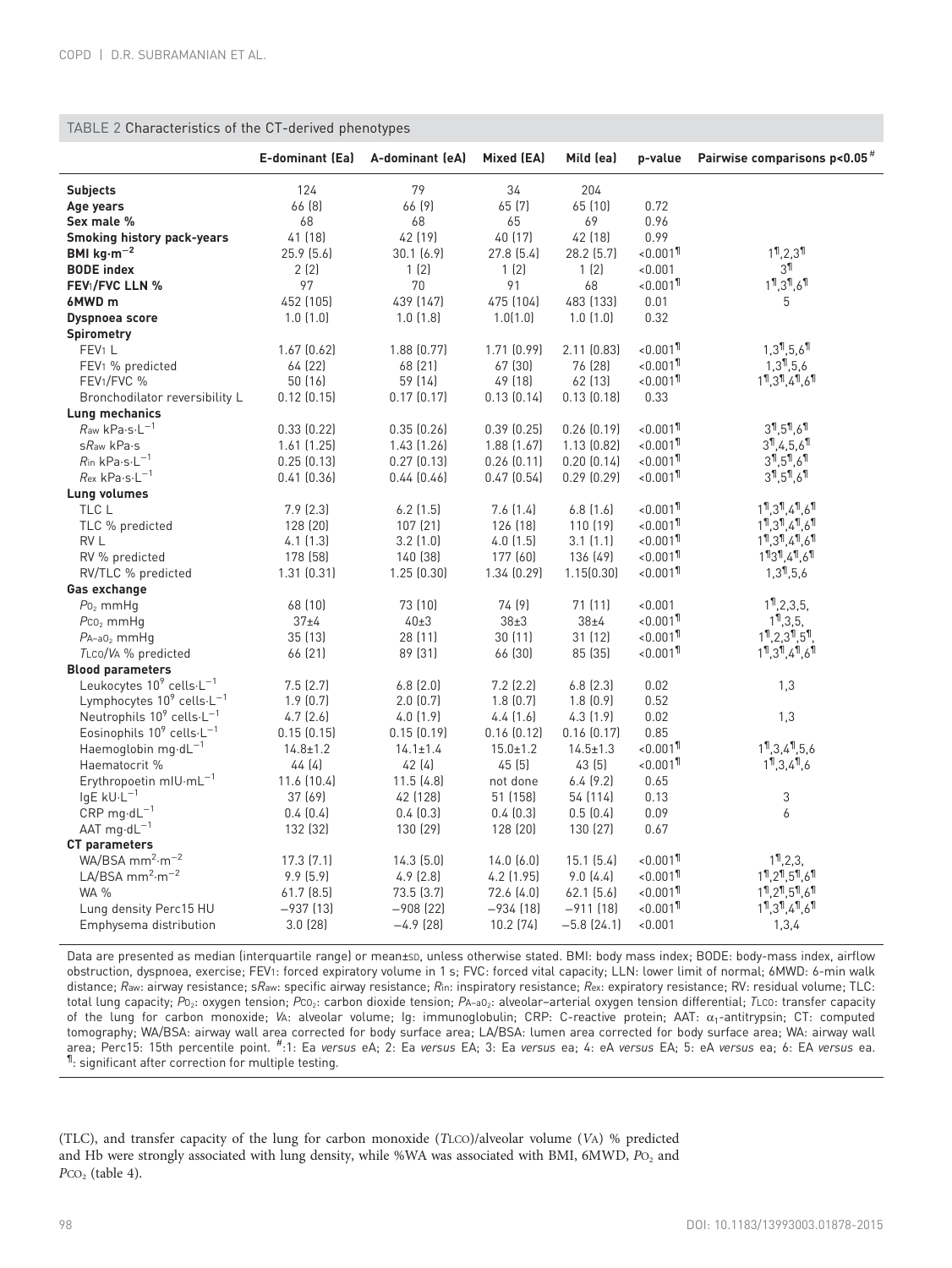|                                                  | <b>Lung density</b>     |              |                         | Lung density adjusted<br>for % wall area |                         | Wall area % |                         | Wall area % adjusted<br>for lung density |  |
|--------------------------------------------------|-------------------------|--------------|-------------------------|------------------------------------------|-------------------------|-------------|-------------------------|------------------------------------------|--|
|                                                  | р                       | r            | p                       | r                                        | p                       | r.          | p                       | r                                        |  |
| Age years                                        | 0.82                    | $-0.01$      | 0.90                    | $-0.01$                                  | 0.35                    | $-0.04$     | 0.36                    | $-0.04$                                  |  |
| <b>BODE</b> index                                | $0.001$ <sup>1</sup>    | $-0.15$      | $< 0.001$ <sup>1</sup>  | $-0.16$                                  | 0.27                    | 0.05        | 0.14                    | 0.07                                     |  |
| BMI $kg·m-2$                                     | $< 0.001$ <sup>1</sup>  | 0.31         | $< 0.001$ <sup>1</sup>  | 0.30                                     | $< 0.001$ <sup>1</sup>  | 0.21        | $< 0.001$ <sup>1</sup>  | 0.18                                     |  |
| 6MWD m                                           | 0.99                    | 0.00         | 0.78                    | 0.01                                     | $< 0.001$ <sup>1</sup>  | $-0.16$     | $< 0.001$ <sup>1</sup>  | $-0.16$                                  |  |
| <b>Spirometry</b>                                |                         |              |                         |                                          |                         |             |                         |                                          |  |
| FEV <sub>1</sub> L                               | $< 0.001$ <sup>1</sup>  | 0.27         | $< 0.001$ <sup>1</sup>  | 0.29                                     | 0.04                    | $-0.10$     | 0.004                   | $-0.14$                                  |  |
| FEV1 % predicted                                 | $< 0.001$ <sup>1</sup>  | 0.25         | $< 0.001$ <sup>11</sup> | 0.27                                     | 0.08                    | $-0.08$     | 0.01                    | $-0.12$                                  |  |
| FEV <sub>1</sub> /FVC %                          | $< 0.001$ <sup>1</sup>  | 0.54         | $< 0.001$ <sup>1</sup>  | 0.54                                     | 0.78                    | 0.01        | 0.23                    | $-0.06$                                  |  |
| Lung mechanics                                   |                         |              |                         |                                          |                         |             |                         |                                          |  |
| $Raw$ kPa $\cdot$ s $\cdot$ L <sup>-1</sup>      | 0.013                   | $-0.12$      | $0.001$ <sup>1</sup>    | $-0.16$                                  | $< 0.001$ <sup>11</sup> | 0.27        | $< 0.001$ <sup>11</sup> | 0.28                                     |  |
| sRaw kPa.s                                       | $< 0.001$ <sup>1</sup>  | $-0.30$      | $< 0.001$ <sup>1</sup>  | $-0.32$                                  | $< 0.001$ <sup>1</sup>  | 0.17        | $< 0.001$ <sup>1</sup>  | 0.22                                     |  |
| $R$ in kPa·s·L <sup>-1</sup>                     | 0.02                    | $-0.11$      | $0.004$ <sup>11</sup>   | $-0.14$                                  | $< 0.001$ <sup>1</sup>  | 0.23        | $< 0.001$ <sup>1</sup>  | 0.25                                     |  |
| $R$ ex kPa·s·L <sup>-1</sup>                     | 0.005                   | $-0.13$      | $< 0.001$ <sup>1</sup>  | $-0.17$                                  | $< 0.001$ <sup>1</sup>  | 0.25        | $< 0.001$ <sup>1</sup>  | 0.27                                     |  |
| <b>Lung volumes</b>                              |                         |              |                         |                                          |                         |             |                         |                                          |  |
| TLC L                                            | $< 0.001$ <sup>1</sup>  | $-0.44$      | $< 0.001$ <sup>1</sup>  | $-0.43$                                  | 0.006                   | $-0.13$     | 0.054                   | $-0.09$                                  |  |
| TLC % predicted                                  | $< 0.001$ <sup>1</sup>  | $-0.64$      | $~10.001$ <sup>11</sup> | $-0.64$                                  | 0.043                   | $-0.10$     | 0.52                    | $-0.03$                                  |  |
| RV L                                             | $< 0.001$ <sup>1</sup>  | $-0.52$      | $< 0.001$ <sup>1</sup>  | $-0.51$                                  | 0.28                    | $-0.05$     | 0.86                    | 0.01                                     |  |
| RV % predicted                                   | $< 0.001$ <sup>1</sup>  | $-0.56$      | $< 0.001$ <sup>1</sup>  | $-0.56$                                  | 0.58                    | $-0.03$     | 0.35                    | 0.04                                     |  |
| RV/TLC                                           | $< 0.001$ <sup>1</sup>  | $-0.30$      | $0.001$ <sup>1</sup>    | $-0.32$                                  | 0.08                    | 0.08        | 0.01                    | 0.13                                     |  |
| Gas exchange                                     |                         |              |                         |                                          |                         |             |                         |                                          |  |
| $P_0$ <sub>2</sub> mmHq                          | $< 0.001$ <sup>1</sup>  | 0.20         | $< 0.001$ <sup>1</sup>  | 0.18                                     | $< 0.001$ <sup>1</sup>  | 0.17        | $0.001$ <sup>1</sup>    | 0.15                                     |  |
| $P_{C02}$ mmHq                                   | $0.001$ <sup>1</sup>    | 0.17         | $0.001$ <sup>1</sup>    | 0.15                                     | $< 0.001$ <sup>1</sup>  | 0.19        | $< 0.001$ <sup>1</sup>  | 0.17                                     |  |
| $PA$ -a0 <sub>2</sub> mmHq                       | $< 0.001$ <sup>1</sup>  | $-0.25$      | $< 0.001$ <sup>1</sup>  | $-0.24$                                  | $< 0.001$ <sup>1</sup>  | $-0.23$     | $< 0.001$ <sup>1</sup>  | $-0.21$                                  |  |
| TLCO/VA % predicted                              | $< 0.001$ <sup>1</sup>  | 0.54         | $< 0.001$ <sup>1</sup>  | 0.53                                     | 0.02                    | 0.11        | 0.19                    | 0.06                                     |  |
| <b>Blood parameters</b>                          |                         |              |                         |                                          |                         |             |                         |                                          |  |
| Leukocytes 10 <sup>9</sup> cells-L <sup>-1</sup> | $0.001$ <sup>1</sup>    | $-0.16$      | $~10.001$ <sup>11</sup> | $-0.16$                                  | 0.45                    | $-0.04$     | 0.70                    | $-0.02$                                  |  |
| Haemoglobin mg·d $L^{-1}$                        | $< 0.001$ <sup>1</sup>  | $-0.19$      | $< 0.001$ <sup>1</sup>  | $-0.19$                                  | 0.10                    | $-0.08$     | 0.22                    | $-0.06$                                  |  |
| Haematocrit %                                    | $< 0.001$ <sup>11</sup> | $-0.21$      | $< 0.001$ <sup>1</sup>  | $-0.21$                                  | 0.28                    | $-0.05$     | 0.56                    | $-0.03$                                  |  |
| CT parameters                                    |                         |              |                         |                                          |                         |             |                         |                                          |  |
| <b>WA %</b>                                      | 0.017                   | 0.11         |                         |                                          | $\Omega$                | 1.00        |                         |                                          |  |
| Lung density Perc15 HU                           | 0                       | $\mathbf{1}$ |                         |                                          | 0.02                    | 0.11        |                         |                                          |  |

# <span id="page-7-0"></span>TABLE 3 Linear and partial regression

BODE: body-mass index, airflow obstruction, dyspnoea, exercise; BMI: body mass index; 6MWD: 6-min walk distance; FEV1: forced expiratory volume in 1 s; FVC: forced vital capacity; Raw: airway resistance; sRaw: specific airway resistance; Rin: inspiratory resistance; Rex: expiratory resistance; TLC: total lung capacity; RV: residual volume; Po2: oxygen tension; Pco2: carbon dioxide tension; PA-a02: alveolar-arterial oxygen tension differential; TLCO: transfer capacity of the lung for carbon monoxide; VA: alveolar volume; CT: computed tomography; WA: airway wall area; Perc15: 15th percentile point. <sup>1</sup>: significant after correction for multiple testing.

# **Discussion**

The current study has demonstrated that emphysema-dominant and airways disease-dominant phenotypic groups may be delineated within a heterogeneous COPD population with mild-to-moderate airflow obstruction using standardised QCT. In addition, groups with mixed disease and mild disease were identified that had comparable smoking history to the other groups. We also showed that QCT indices obtained from different sites were significantly influenced by scanner make and model, and that the use of dedicated standardisation phantoms was of critical importance in improving comparability between centres. Standardisation of CT measures is not relevant to clinical practice at this point in time but it is important in multicentre trials for proper classification of patients with COPD. This has been noted earlier in the COPDGene study [\[24](#page-11-0)].

The "emphysema-dominant" and "airway disease-dominant" phenotypes delineated in our COPD population had clinical characteristics that are recognisable in the historical descriptions of the "pink puffer" and the "blue bloater" [[25](#page-11-0), [26](#page-11-0)], respectively. Furthermore, these two groups are similar to those described in previous phenotyping studies using cluster analysis [[27](#page-11-0)–[29](#page-11-0)]. In our study, subjects in the "emphysema-dominant" group had more obstructive spirometry, increased lung volumes, lower BMI, greater impairment of gas exchange, and higher TLC and residual volume (RV) in comparison with the "airways disease-dominant" group. The finding that these two groups were comparable with respect to age, disease severity, smoking exposure and inflammatory markers supports the contention that genetic susceptibility to the development of emphysema may be distinct from susceptibility to the development of airways disease. The clinical features of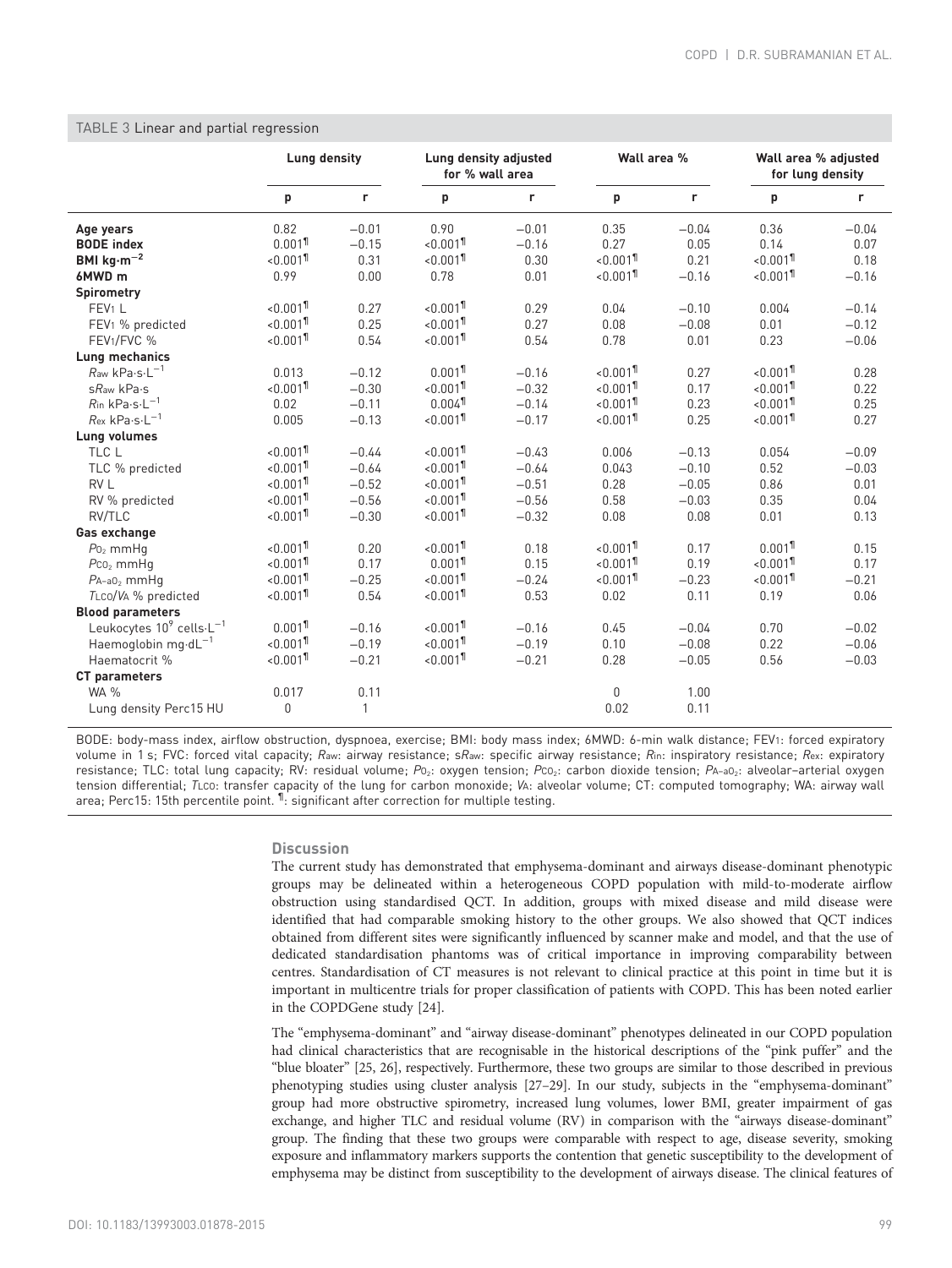# <span id="page-8-0"></span>TABLE 4 Multiple linear regression

|                                                   | Linear regression |         | <b>Multiple linear regression</b> |       |                          |       |  |
|---------------------------------------------------|-------------------|---------|-----------------------------------|-------|--------------------------|-------|--|
|                                                   | p                 | r       | β                                 | SE    | p-value                  | $R^2$ |  |
| <b>Lung density</b>                               |                   |         |                                   |       | $< 2.20 \times 10^{-16}$ | 0.569 |  |
| BMI $kg·m-2$                                      | < 0.001           | 0.31    | 0.90                              | 0.18  | < 0.001                  |       |  |
| 6MWD m                                            | 0.99              | 0.00    | 0.003                             | 0.01  | 0.70                     |       |  |
| FEV <sub>1</sub> % predicted                      | < 0.001           | 0.25    | 19.81                             | 6.59  | 0.003                    |       |  |
| sRaw kPa.s                                        | < 0.001           | $-0.30$ | $-0.53$                           | 1.05  | 0.62                     |       |  |
| TLC % predicted                                   | < 0.001           | $-0.64$ | $-59.04$                          | 8.85  | < 0.001                  |       |  |
| RV % predicted                                    | < 0.001           | $-0.56$ | 3.25                              | 3.84  | 0.40                     |       |  |
| $P_0$ <sub>2</sub> mmHq                           | < 0.001           | 0.20    | $-0.09$                           | 0.10  | 0.35                     |       |  |
| $P_{C_2}$ mmHg                                    | < 0.001           | 0.17    | 0.39                              | 0.22  | 0.076                    |       |  |
| TLCO/VA % predicted                               | < 0.001           | 0.54    | 20.44                             | 3.40  | < 0.001                  |       |  |
| Leukocytes 10 <sup>9</sup> cells-L <sup>-1</sup>  | < 0.001           | $-0.16$ | $-1.27$                           | 1.06  | 0.23                     |       |  |
| Lymphocytes $10^9$ cells $\cdot L^{-1}$           | 0.42              | $-0.04$ | 1.94                              | 1.32  | 0.14                     |       |  |
| Neutrophils 10 <sup>9</sup> cells-L <sup>-1</sup> | 0.008             | $-0.13$ | 0.87                              | 1.15  | 0.45                     |       |  |
| Haemoglobin mg·d $L^{-1}$                         | < 0.001           | $-0.19$ | $-3.04$                           | 0.60  | < 0.001                  |       |  |
| $lgE$ kU $\cdot L^{-1}$                           | 0.055             | 0.09    | 0.002                             | 0.002 | 0.42                     |       |  |
| $CRP$ mg·d $L^{-1}$                               | 0.009             | 0.12    | 0.14                              | 0.70  | 0.84                     |       |  |
| AAT mg·d $L^{-1}$                                 | 0.06              | $-0.09$ | 0.02                              | 0.03  | 0.46                     |       |  |
| Lung density Perc15 HU                            | 0.017             | 0.11    | 0.08                              | 0.11  | 0.463                    |       |  |
| percentage WA %                                   |                   |         |                                   |       |                          |       |  |
| <b>Wall area</b>                                  |                   |         |                                   |       | 0.017                    | 0.185 |  |
| BMI $kg·m-2$                                      | < 0.001           | 0.21    | 0.27                              | 0.09  | 0.002                    |       |  |
| 6MWD m                                            | < 0.001           | $-0.16$ | $-0.01$                           | 0.004 | 0.002                    |       |  |
| FEV <sub>1</sub> % predicted                      | 0.080             | $-0.08$ | $-3.69$                           | 3.14  | 0.24                     |       |  |
| sRaw kPa.s                                        | < 0.001           | 0.17    | 0.58                              | 0.50  | 0.24                     |       |  |
| TLC % predicted                                   | 0.043             | $-0.10$ | 4.88                              | 4.43  | 0.27                     |       |  |
| RV % predicted                                    | 0.58              | $-0.03$ | $-1.43$                           | 1.81  | 0.43                     |       |  |
| $P_{{0}_2}$ mmHq                                  | < 0.001           | 0.17    | 0.17                              | 0.05  | < 0.001                  |       |  |
| $P_{C_2}$ mmHg                                    | < 0.001           | 0.19    | 0.25                              | 0.10  | 0.013                    |       |  |
| TLCO/VA % predicted                               | 0.017             | 0.11    | 1.08                              | 1.68  | 0.52                     |       |  |
| Leukocytes $10^9$ cells $\cdot L^{-1}$            | 0.45              | $-0.04$ | 0.25                              | 0.50  | 0.62                     |       |  |
| Lymphocytes 109 cells-L <sup>-1</sup>             | 0.032             | 0.10    | $-0.12$                           | 0.62  | 0.84                     |       |  |
| Neutrophils $10^9$ cells $\cdot L^{-1}$           | 0.081             | $-0.08$ | $-0.75$                           | 0.54  | 0.17                     |       |  |
| Haemoglobin mg·d $L^{-1}$                         | 0.096             | $-0.08$ | 0.002                             | 0.29  | 1.00                     |       |  |
| $lgE$ kU $\cdot$ L <sup>-1</sup>                  | 0.51              | 0.03    | 0.001                             | 0.001 | 0.32                     |       |  |
| CRP mg $\cdot$ d $L^{-1}$                         | 0.52              | 0.03    | 0.13                              | 0.33  | 0.69                     |       |  |
| AAT $mg \cdot dL^{-1}$                            | 0.45              | $-0.04$ | $-0.01$                           | 0.01  | 0.62                     |       |  |
| Lung density Perc15 HU                            | 0.017             | 0.11    | 0.02                              | 0.03  | 0.46                     |       |  |
| percentage WA %                                   |                   |         |                                   |       |                          |       |  |

BMI: body mass index; 6MWD: 6-min walk distance; FEV1: forced expiratory volume in 1 s; sRaw: specific airway resistance; TLC: total lung capacity; RV: residual volume; Po<sub>2</sub>: oxygen tension; Pco<sub>2</sub>: carbon dioxide tension; TLCO: transfer capacity of the lung for carbon monoxide; VA: alveolar volume; Ig: immunoglobulin; CRP: C-reactive protein; AAT:  $\alpha_1$ -antitrypsin; WA: airway wall area.

these two groups were more pronounced when the extreme subphenotypes were compared. The definition of extreme phenotypes (Eex and Aex) is based on CT measures only but we could show that these phenotypes go along with more extreme clinical laboratory values like FEV1 and  $PO<sub>2</sub>$  (see table S8). This concept has been developed for this specific study and needs to be validated in independent cohorts.

As shown in previous studies [[30](#page-11-0)–[32\]](#page-11-0), we found a negative correlation between the indices of emphysema severity and airway wall thickening. Whilst this inverse relationship appears to suggest that these two disease characteristics are relatively independent, we demonstrated that it was at least partially accounted for by the influence of inspiratory volume during scan acquisition and scanner non-conformity. Consequently, we hypothesise that because a greater inspiratory level during imaging would cause a reduction in lung density and an increase in airway distension, this would produce apparent worsening in emphysema indices whilst simultaneously reducing apparent airway wall thickness; the reverse changes would be seen with a lower inspiratory volume during imaging. Therefore correction for lung volume is an important part of the standardisation exercise.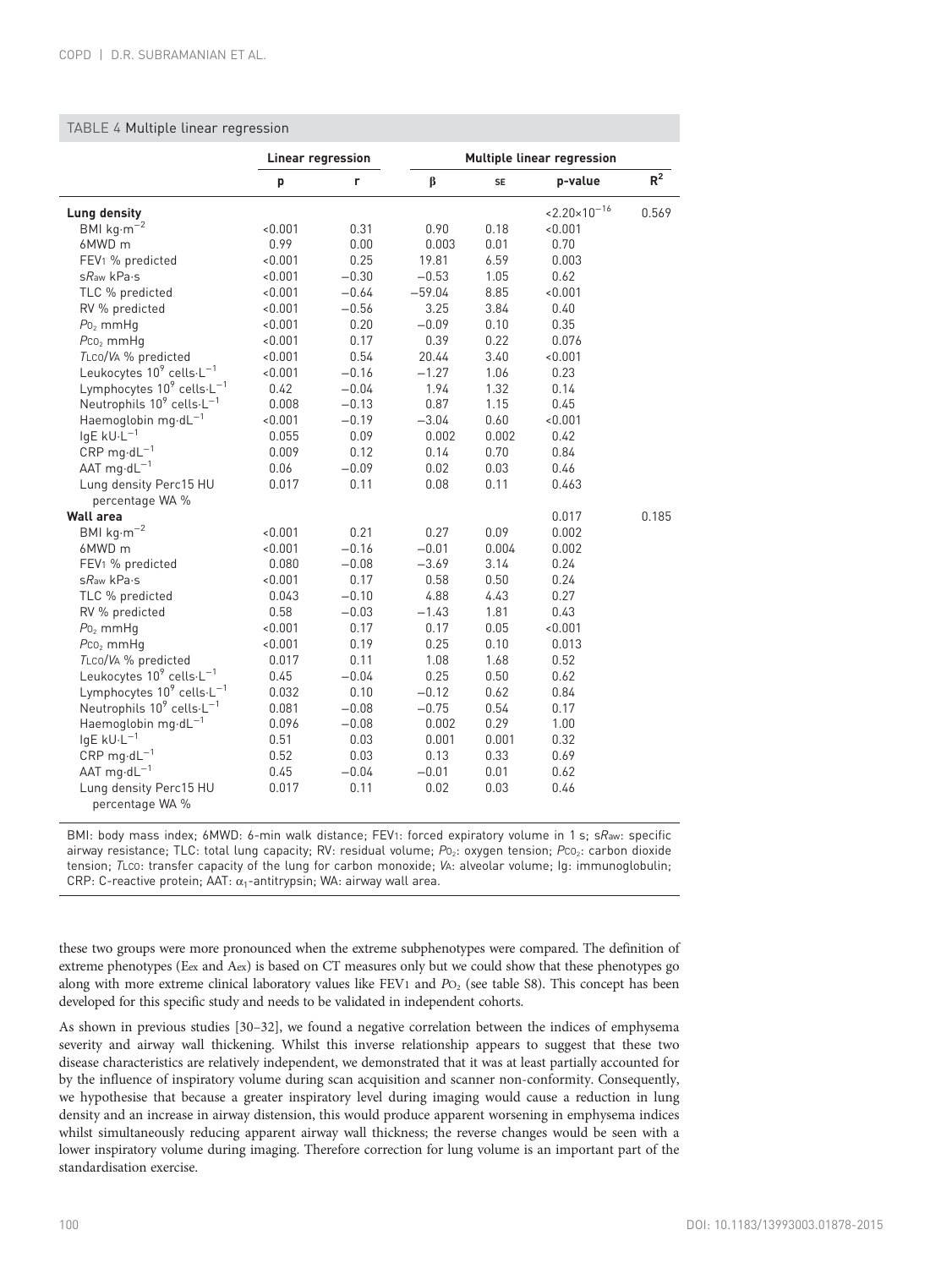The mixed group phenotype, which was observed in only 7.7% of our COPD population, was comprised of patients with upper lobe predominant emphysema and airway wall thickening. This is similar to the recently described cluster which CASTALDI et al. [\[27\]](#page-11-0) described as "mild upper zone-predominant emphysema and airflow obstruction". In their study, this cluster accounted for 15% of their population and was shown to be more likely to experience an exacerbation and more likely to have used the emergency room or been admitted to the hospital for a respiratory issue compared to patients with "relatively resistant" disease. In our study, patients in the "mixed" group did not exhibit greater functional impairment arising from a summative effect of both components when compared to those with emphysema or airways disease alone. Consequently, this combination of features may have a sparing effect on functional impairment; however, further studies are needed to clarify this finding.

The majority of patients in our study were in the group classified as having a "mild" COPD phenotype. They demonstrated relative preservation of FEV1 and gas transfer with QCT indices consistent with minimal emphysematous change and airway wall thickening, despite comparable age and smoking history to the other groups. It is uncertain whether this phenotypic group represents a truly mild form of COPD or consists of a sub-group of subjects on the cusp of abnormality, who have been "misclassified" as a consequence of the current, commonly employed definition of COPD. To address this question we re-analysed our dataset and replaced the fixed FEV1/FVC ratio of 0.7 as the cut-off value with the use of a lower limit of normal (LLN) [\[33\]](#page-11-0); only 68% in the "mild" group were still classified as having airflow obstruction, which suggests that almost one-third of subjects in this "mild" group may not have COPD. When comparing mild cases above and below LLN then those above LLN had TLC and TLCO/Va values similar to controls while airway resistance was significantly increased (see table S9). This issue may be resolved following the collection of longitudinal data to identify any progressive change, or by clarification of the current uncertainty relating to the definition of airflow obstruction in COPD.

The partial regression analysis provides further evidence of the association between QCT measures of lung structure and clinical parameters. In keeping with the findings of MARTINEZ et al. [\[32\]](#page-11-0) we observed a strong correlation between standardised emphysema measurement (adjusted for %WA) and the BODE (body-mass index, airflow obstruction, dyspnoea, exercise) index. The association was mainly due to the strong correlation between emphysema measurement and FEV1 and BMI; however, in this study we did not observe an association with 6MWD. Furthermore, in keeping with previous studies, there was an association between standardised airway wall measurements (adjusted for Perc15) and 6MWD [[32](#page-11-0)], BMI [[34](#page-11-0), [35\]](#page-11-0) but not the BODE index [[32](#page-11-0)]. Both indices correlated with measures of gas exchange, however only emphysema measurement negatively correlated with haemoglobin concentration and leukocyte count. This association cannot be explained by hypoxia alone and warrants further investigation in future studies.

While in early studies, increased haemoglobin concentrations had been reported in COPD [[36](#page-11-0)], more recent studies reported on lower levels along the lines of anaemia of chronic disease [[37](#page-11-0)]. Our data now show that increases of haemoglobin can be detected in COPD, when the appropriate sub-phenotypes are being analysed. Of note, the finding of increased blood haemoglobin and increased blood leukocytes in the emphysema-dominant patients but not in airway disease dominant patients points towards fundamental differences in the pathophysiology of these two sub-phenotypes, which is already apparent in early stage patients studied herein.

The clearly defined clinical features of the emphysema and airways disease groups that were delineated in the current study confirm the clinical relevance and, thereby, imply the validity of the phenotyping methodology that was utilised. We demonstrated, using lung phantoms, that there is significant non-conformity between scanners of different make and model, even when comparable image acquisition protocols are used. Using our standardisation methodology we identified the cut-off between "normal" and emphysema as −925.6 HU and for airways disease as 69.3% WA. Further studies are required to establish normal values using a larger population of controls, with comparable age and smoking history. Furthermore, the approach used for standardisation is currently too cumbersome for use in routine clinical practice and will require refinement and further development before it can be applied to routine clinical practice.

There are a number of limitations to this cross-sectional study. Firstly, we did not recruit patients with very severe airflow obstruction, because tolerance of bronchoscopy was essential for participation in the EvA study [[1\]](#page-10-0). Therefore the majority of cases in this study represent GOLD stages 1 and 2. Hence, the findings reported herein do not apply the full spectrum of COPD cases but are predominantly relevant to the mild to moderate COPD group. It is of interest that even in these cases with only mild to moderate disease, the emphysema-dominant and airway disease-dominant cases can be clearly identified.

Secondly, it is likely that the phenotypic groups that were defined in the current study could be further divided if we had included additional clinical parameters (e.g. emphysema subtypes) and utilised cluster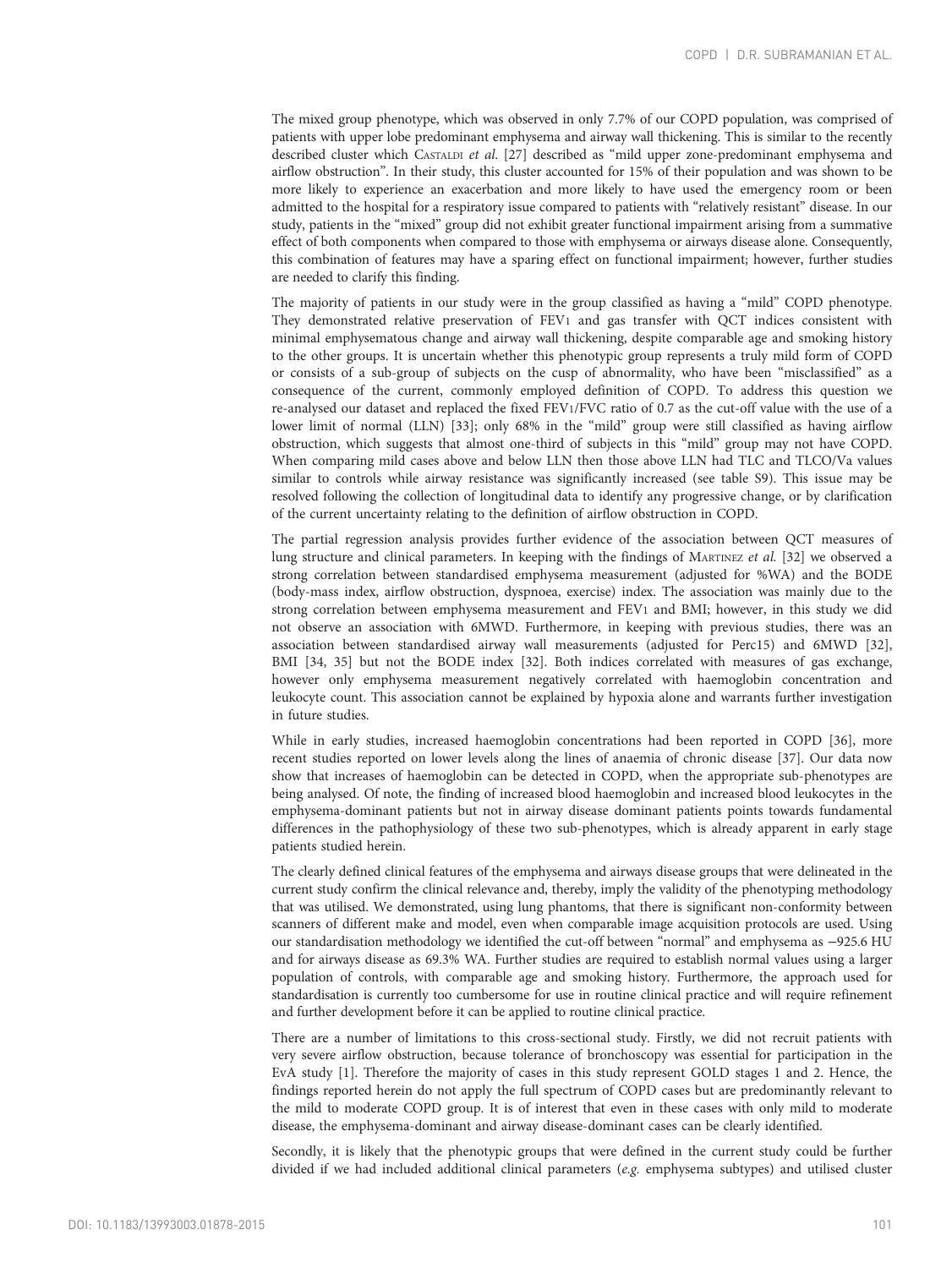<span id="page-10-0"></span>analysis. However, our approach was determined a priori and this degree of detailed phenotyping was not required for the primary purpose of the EvA study, which is to identify candidate susceptibility genes in emphysema- and airways-dominant phenotypes. Nevertheless, application of the methodology described here to a larger dataset may enable further phenotypic delineation.

Thirdly, data from 93 patients were excluded primarily due to lack of appropriate imaging data; notwithstanding this limiting factor, sub-analysis on this group did not find any significant clinical differences with the patients included in this study.

Fourthly, our study only included CT imaging obtained on General Electric and Siemens scanners, and it remains unclear whether QCT standardisation methods described in our study are applicable to imaging on CT scanners produced by other manufacturers.

Lastly, the COPD phenotypes presented in this study were determined based on whole lung densitometry and airway morphometry of a single proximal airway. Various studies have demonstrated that, despite heterogeneity, the right upper lobe segmental airway is a good surrogate of proximal airway remodelling in the remainder of the lung [9, [38](#page-11-0)]. However, it is uncertain whether similar changes will be seen in the small airways [10]. Small airway assessment using inspiratory and expiratory scans to determine gas-trapping, which is considered an indirect measure of small airway disease, may help in future studies to validate the COPD phenotypes as described herein.

In conclusion, the current study demonstrates the utility of QCT in phenotyping of COPD, specifically for the delineation of emphysema and airway disease sub-groups. Standardisation of QCT was shown to be of critical importance when imaging is acquired from scanners of different make and model, as frequently occurs in multicentre studies. It is anticipated that the methodology employed in the current study will facilitate future studies in these two distinct COPD phenotypes. Furthermore, it is desirable that these phenotypic groups, and the methodology, are further validated through the collection of longitudinal data and the demonstration of an association with biomarkers and genotype; this may be provided in due course by the results of the EvA project. Also, it will be important to determine in future studies as to whether the different phenotypes will show a different outcome with respect to exacerbations, antibiotic use, lung function decline and mortality.

#### Acknowledgements

We are indebted to the European Respiratory Society for their support in launching the project. We would like to thank Dr. Greg Gibbons, Adam Land and Professor Ken Young from the Warwick Manufacturing Groups for constructing the Warwick Densitometry Phantom.

Author contributions: conception, hypotheses delineation and design of the study: L. Ziegler-Heitbrock, C. Brightling, I. Gut, K. Haeussinger, D. Singh, D.G. Parr; acquisition of the data or the analysis and interpretation of such information: D.R. Subramanian, S. Gupta, D. Burggraf, S.J. vom Silberberg, I. Heimbeck, M.S. Heiss-Neumann, K. Haeussinger, C. Newby, B. Hargadon, V. Raj, D. Singh, U. Kolsum, T.P. Hofer, K. Al-shair, N. Luetzen, A. Prasse, J. Müller-Quernheim, G. Benea, S. Leprotti, P. Boschetto, D. Gorecka, A. Nowinski, K. Oniszh, W. zu Castell, M. Hagen, I. Barta, B. Döme, J. Strausz, T. Greulich, C. Vogelmeier, A.R. Koczulla, I. Gut, J. Hohlfeld, T. Welte, M. Lavae-Mokhtari, L. Ziegler-Heitbrock, C. Brightling, D.G. Parr; Writing the article or substantial involvement in its revision prior to submission: L. Ziegler-Heitbrock, D. Singh, S. Gupta, D. Burggraf, C. Brightling, D.G. Parr.

## References

- Ziegler-Heitbrock L, Frankenberger M, Heimbeck I, et al. The EvA study: aims and strategy. Eur Respir J 2012; 40: 823–829.
- Rabe KF, Hurd S, Anzueto A, et al. Global strategy for the diagnosis, management, and prevention of chronic obstructive pulmonary disease: GOLD executive summary. Am J Respir Crit Care Med 2007; 176: 532–555.
- 3 Celli BR, MacNee W. Standards for the diagnosis and treatment of patients with COPD: a summary of the ats/ers position paper. Eur Respir J 2004; 23: 932–946.
- Agusti A, Calverley PM, Celli B, et al. Characterisation of COPD heterogeneity in the eclipse cohort. Respir Res 2010; 11: 122.
- 5 Coxson HO, Rogers RM. Quantitative computed tomography of chronic obstructive pulmonary disease. Acad Radiol 2005; 12: 1457–1463.
- Hayhurst MD, MacNee W, Flenley DC, et al. Diagnosis of pulmonary emphysema by computerised tomography. Lancet 1984; 2: 320–322.
- 7 Committee BPA. Clinical and surrogate endpoints for evaluating efficacy of alpha1-proteinase inhibitor (human) augmentation therapy. 95th Meeting, July 20–21, 2009. [www.fda.gov/downloads/AdvisoryCommittees/](http://www.fda.gov/downloads/AdvisoryCommittees/CommitteesMeetingMaterials/BloodVaccinesandOtherBiologics/BloodProductsAdvisoryCommittee/UCM171091.pdf) [CommitteesMeetingMaterials/BloodVaccinesandOtherBiologics/BloodProductsAdvisoryCommittee/UCM171091.pdf](http://www.fda.gov/downloads/AdvisoryCommittees/CommitteesMeetingMaterials/BloodVaccinesandOtherBiologics/BloodProductsAdvisoryCommittee/UCM171091.pdf)
- 8 Niimi A, Matsumoto H, Amitani R, et al. Airway wall thickness in asthma assessed by computed tomography. Relation to clinical indices. Am J Respir Crit Care Med 2000; 162: 1518–1523.
- 9 Gupta S, Siddiqui S, Haldar P, et al. Quantitative analysis of high-resolution computed tomography scans in severe asthma subphenotypes. Thorax 2010; 65: 775–781.
- 10 Gupta S, Hartley R, Khan UT, et al. Quantitative computed tomography-derived clusters: redefining airway remodeling in asthmatic patients. J Allergy Clin Immunol 2013; 133: 729–738.